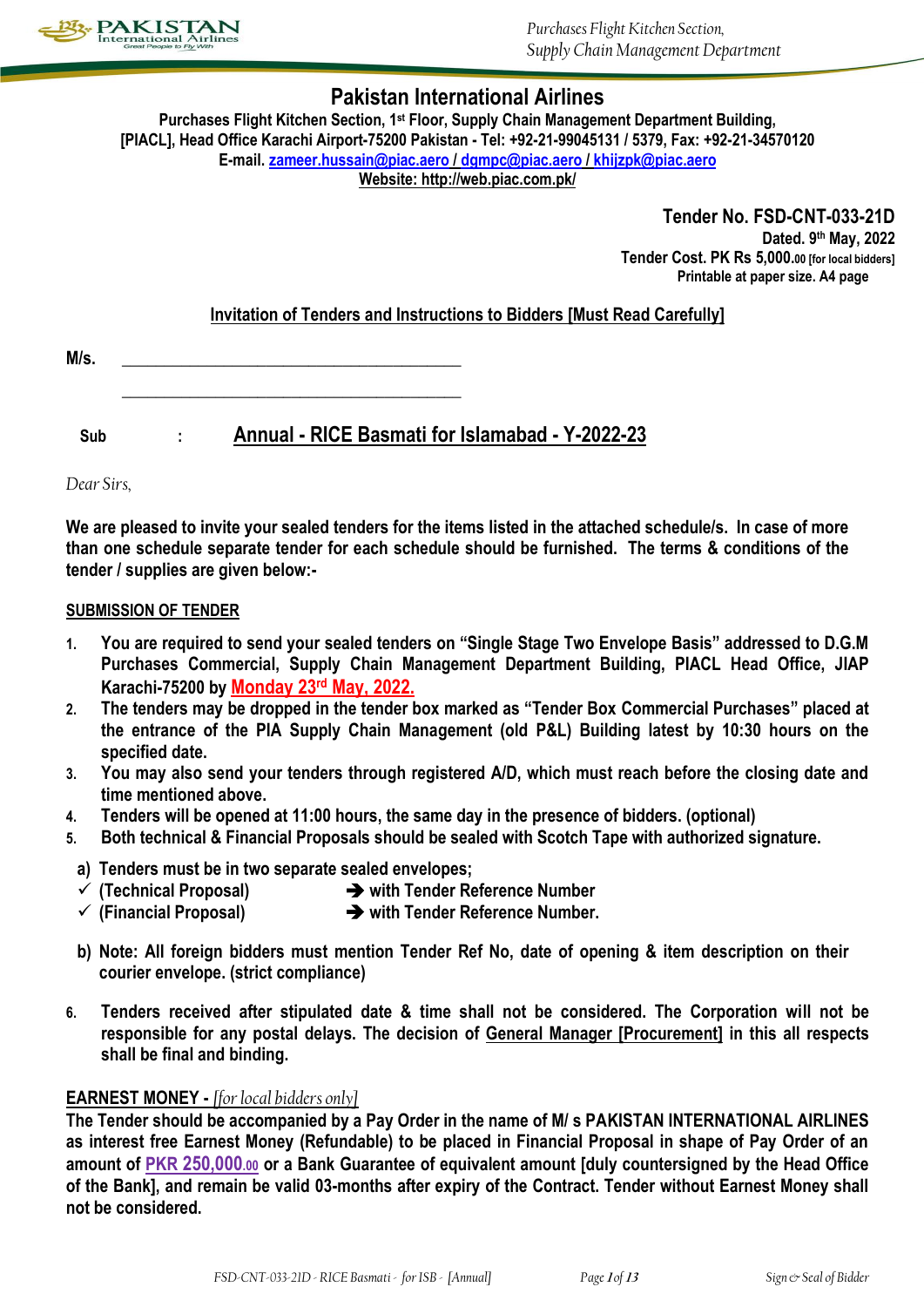

## **SECURITY DEPOSIT** *- [for local bidders & optional for foreign bidders]*

**Successful bidders, upon award of Contract / Purchase Order shall also be required to furnish an additional amount of PKR 500,000.00 as interest free Security deposit in shape of Pay Order or a Bank Guarantee of equivalent amount (duly countersigned by the Head Office of the Bank), and remain be valid 03-months after expiry of the Contract.** *[for foreign bidders PIA may call amount equivalent to 05% Security Money by new participants upon evaluated 1st lowest bidder (if required)]*

### **PREPARATION OF TENDER**

**Tender will be opened on "Single Stage Two Envelopes" basis. All bidders must submit two sealed envelopes "Technical proposal and Financial Proposal" on specified tender opening date/time. Technical Proposal will be opened on same date, whereas Financial Proposal will remain sealed till the evaluation of samples according to the specifications. Financial Proposal of only those bidders will be opened whose sample are found acceptable. Evaluation Report as per PPRA Rule-35 will be uploaded on both PPRA and PIA websites.**

## **FINANCIAL Proposal -** *[having following documents].*

- **1. Tender Schedule –"A" Complete Form duly filled in, signed, stamped every page and sealed with scotch tape.**
- **2. Earnest Money amounting Rs 250,000.00 of Total Bid Value in shape of Pay Order [issued from any scheduled bank] as Earnest Money [Refundable/Interest Free] -** *On back side of Pay Order, Vendor must write company name/stamp, Tender Ref. No, date, Earnest Money & amount] - for Local Bidders only*

## **Technical Proposal having following documents "Mandatory Requirement".**

- **1. Tender Fees Pay Order of Rs 5,000.<sup>00</sup> for Local Bidders. [Non-Refundable]. [On Pay Order's back side, vendor must write company name/stamp, Tender Ref. No, date, EM & amount]**
- **2. Quality samples [10 Kg Each Product] [Non-Returnable]**
- **3. Technical Proposal with Brand Name & Certifications of item, company and profile.**
- **4. Copy of GST & NTN certificate [for local bidders only]**
- **5. Tender Schedule "B", "C" & Specifications, must be attached with Technical Proposal.**
- **6. Rice Mills Owner / Processer / Marketer or authorized distributor of processer or marketer with documents.**
- **7. Compliance Certificate with PSQCA standards or similar agency would be preferred.**
- **8. Processors / Mill facility should be ISO-22000 or HACCP certified.**
- **9. Please see Specification part of tender - Company Profile and Item's technical literature etc.**

*Technical Proposal [Certificates & Distribution Letters only] should be submitted in 02-two sets, inserted in Technical Proposal Envelope. [One for Technical Evaluation*  $\infty$  *One for file record]. Mandatory* 

- **All information about the material proposed to be supplied must be given as required in the schedule to tender.**
- **The tender will not be considered if complete information required is not given therein. Particular attention must be paid to delivery time.**
- **Authorized Signatures of individual signing the tender and other documents connected with the contract must specify whether signing as:**
- **a) Sole Proprietor or his attorney.**
- **b) A registered active partner of the firm or his attorney.**
- **c) For the firm per procreation.**
- **d) As secretary, Manager, Partner, etc., or their attorney in case of firms registered under Partnership Act.**
- **e) In any query without hesitate you will contact / emails mentioned concerned officer.**

## **PRICES**

**a) The Prices quoted must be net as per accounting unit as shown in the Schedule of tender, inclusive of all duties / taxes, packing, octroi and delivery charges for free delivery to PIA Flight Kitchen through Foreign / Local Receipt Section Supply Chain Management (old P&L) Department Building PIA Karachi Airport. However, if GST is applicable, same should be shown separately.**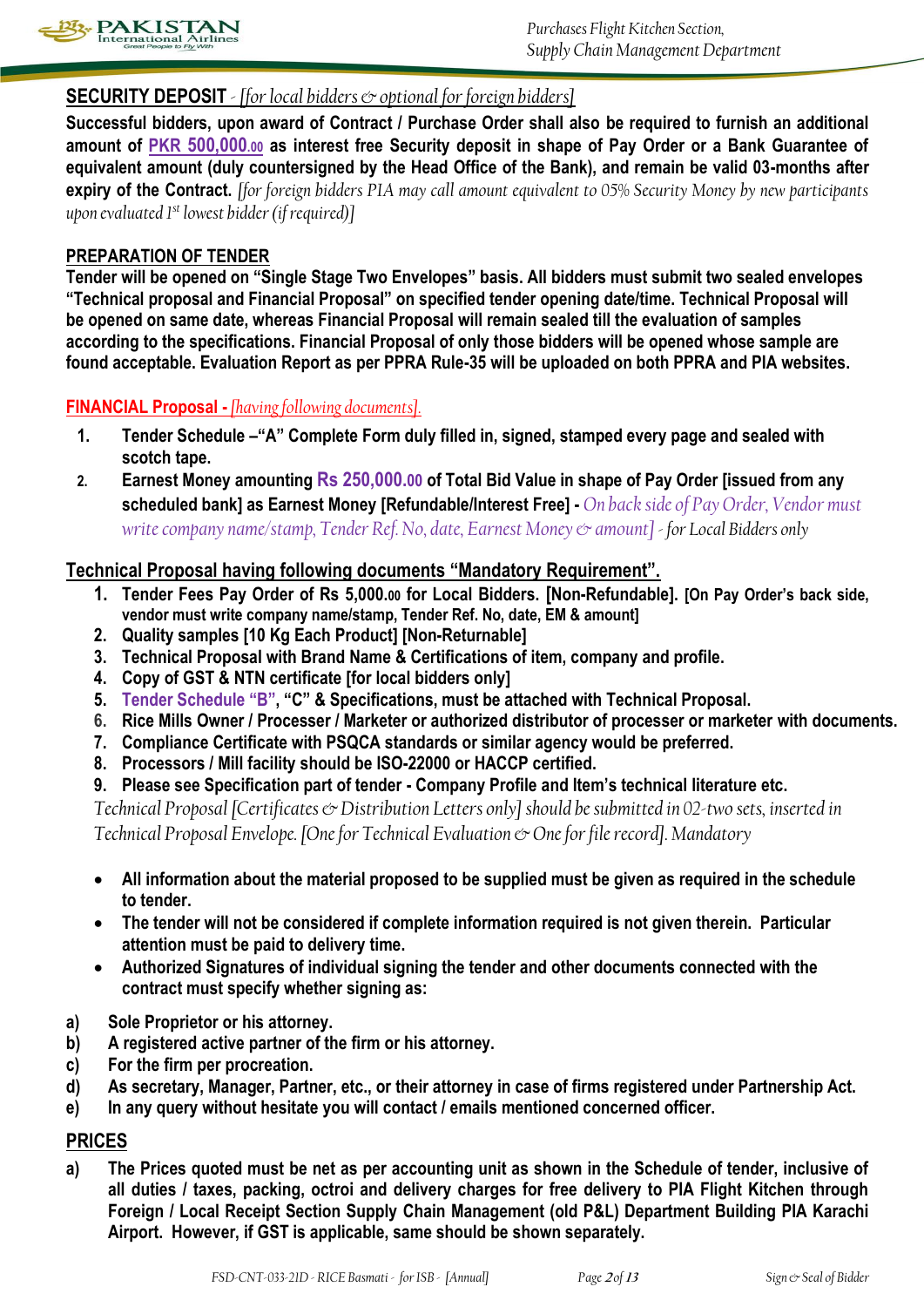

- **b) The Prices mentioned in the tender will be treated as firm till the completion of Purchase Order / Contract.**
- **c) The Prices must be stated for each item separately both in words and figures. Additional information, if any must be linked with entries on the Schedule to Tender.**
- **d) Offers must be valid for 120 days. (Extendable in line with PPRA Rules)**
- **e) Rates must be written on PIA prescribed form otherwise Bids will not be entertained.**
- **f) Correction White Fluid or Over Writing strictly is not allowed otherwise tender will be rejected/ notconsidered.**
- **g) For foreign bidders, rates will be converted into local currency at the date of financial opening & will be locked till completion of P.O supplies.**

## **ACCEPTANCE OF TENDER**

**PIA does not pledge itself to accept the lowest tender and reserve the right to accept or reject any or all tenders / quotations, divide business among more than one supplier or accept the tenders at rates on lowest individual items or extend the date of opening / cancel as per PPRA Rules.**

 *Note. All Foreign Bidders must sent their samples / tender envelopes on DDP (Delivery Duty Paid this is only for Tender Samples / Envelopes) basis. Outer Courier Envelope must be with cross Tender Reference Number/ Item Description.*

> **Yours truly,** *for and on behalf of* **Pakistan International Airlines**

> > **DGM Purchases Commercial**

- **1. Tender Schedule "A" ,"B" & "C" complete form.**
- **2. Undertaking (If attached with tender)**

**Encl:** 

**Notes; Prescribed Tenders form for the subject item may be directly downloaded from http://web.piac.com.pk/ or www.ppra.org.pk websites. <https://www.piac.com.pk/corporate/sales-procurement/tenders>**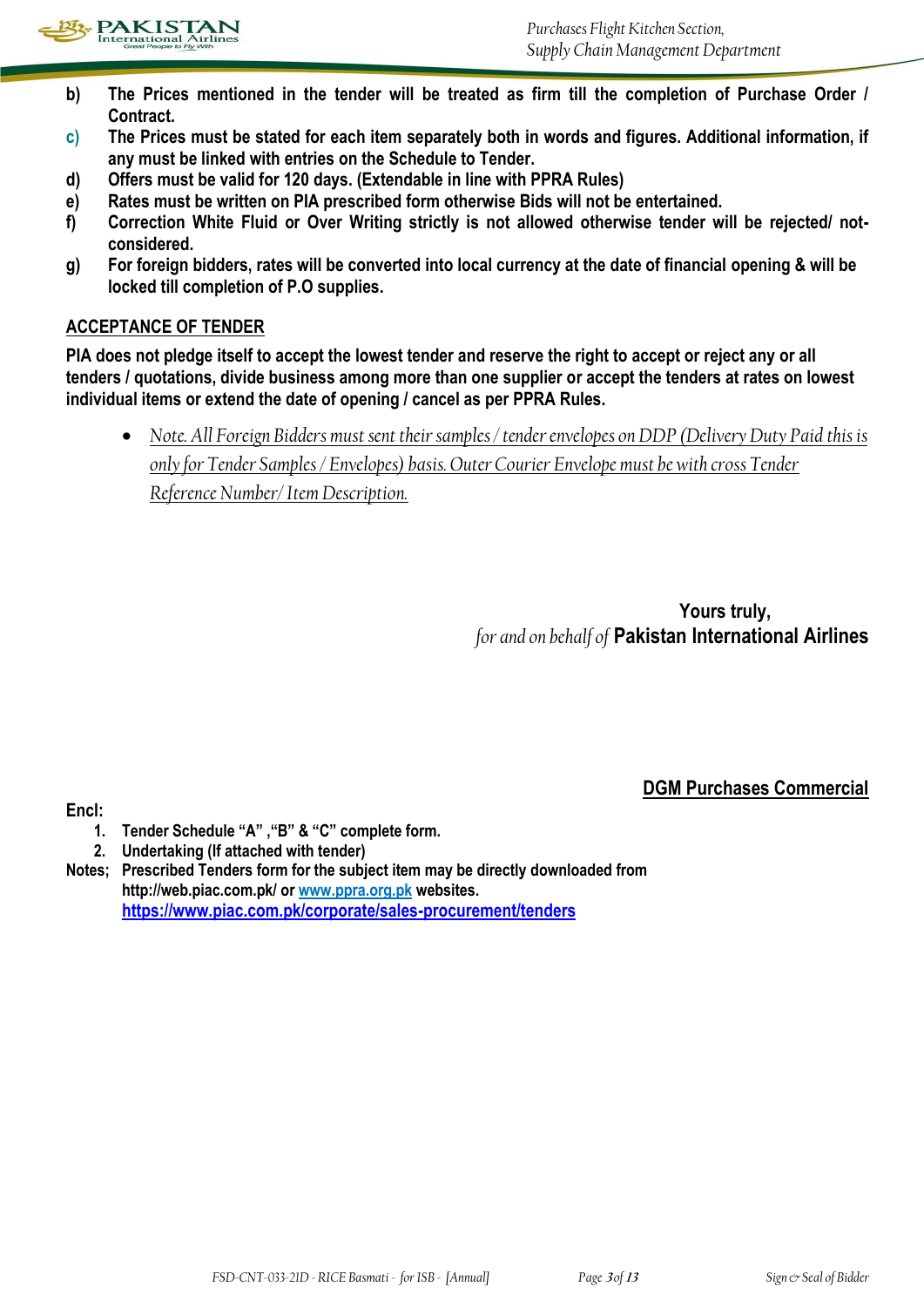

### **Tender Schedule "A"**

|  | <b>Ref No: FSD-CNT-033-21D</b> to be attached ONLY with FINANCIAL PROPOSAL |
|--|----------------------------------------------------------------------------|
|--|----------------------------------------------------------------------------|

| INGLINU. LOD-ON L-000-ZTD to be attached ONET WITH TINANGLAL ENOTOGAL |           |                         |          |                     |                       |                    |
|-----------------------------------------------------------------------|-----------|-------------------------|----------|---------------------|-----------------------|--------------------|
| <b>Particulars of Item</b>                                            | Unit      | <b>Station</b>          | Quantity | <b>Unit Rate Rs</b> | <b>Total Value Rs</b> | <b>Remarks etc</b> |
| <b>RICE BASMATI</b>                                                   |           |                         |          |                     |                       |                    |
| Grain No. 1121-Kayanaat or                                            | <b>KG</b> | ISB<br><b>Islamabad</b> | 99,000   |                     |                       |                    |
| <b>Equivalent - EXPORT Quality</b>                                    |           |                         |          |                     |                       |                    |
| Total Value in figures/words $\rightarrow$                            |           |                         |          |                     |                       |                    |
| TOTAL CONTRACT VALUE Rs. →                                            |           |                         |          |                     |                       |                    |
| EARNEST MONEY (w/o GST) Rs. $\rightarrow$                             |           |                         |          |                     |                       | 250,000.00         |
|                                                                       |           |                         |          |                     |                       |                    |

**Note:** 

- **All participant must quote one rates for each item. Rates must be inclusive of all Govt. Taxes but GST shall be mentioned separately [if applicable].**
- **GST [if applicable] will be paid on items where applicable with the distribution of quantities 70% International Flights & 30% Domestic Flights.**

## **New Specification of**  $\rightarrow$  **RICE BASMATI [Grain No. 1121-KAYANAAT / Fquivalent]**

| <b>Physical:</b>                                                                                                                                                                                                               |  |
|--------------------------------------------------------------------------------------------------------------------------------------------------------------------------------------------------------------------------------|--|
| Should be [minimum] one year old. Certified by supplier.<br>$\bullet$                                                                                                                                                          |  |
| Weight of each bag = 20 kg to 25 kg.<br>$\bullet$                                                                                                                                                                              |  |
| <b>Sensory parameters:</b>                                                                                                                                                                                                     |  |
| • Rice giving a very smooth feel - 100% clean premium quality - Light cream typical basmati<br>colour.                                                                                                                         |  |
| Each grain should aromatic, free from abnormal flavours, odor - Each grain should be long<br>$\bullet$<br>and separated after cooking - Broken 01% to 02% - Excellent cooking results with typical<br>basmati aroma and taste. |  |
|                                                                                                                                                                                                                                |  |

- **1. Labeling:** 
	- **Registered Brand / Reputable Brand.**
	- **Brand name must be labeled on each Bag.**
- **2. Transportation / Delivery:**
	- **Supplies to be delivered in flight kitchen in hygienically cleaned and covered vehicle so that items are not exposed to sunlight and other pollution.**
- **3. Food Law / Regulatory Compliance / Certification:** 
	- **Compliance Certificate with PSQCA standards or similar agency would be preferred. Should be ISO 22000 or HACCP certified.**
- **4. Laboratory Reports:** 
	- **PIA reserves the right to get a samples tested from Reputable lab during the tendering process / contract period and bill will be charged to the supplier.**
	- **Samples will be tested in different dishes to test and evaluate the taste aroma and overall results.**
- **5. Packing:** 
	- **To be supplied in 20 to 25 kg, PP/Non-woven PP sacs, staple pin or any metal is prohibited for packing purpose, bags are non-returnable.**
	- **Each bag shall be clearly marked or labeled with a name of the product, Name address of the manufacturer, Net weight volume & date of expiry.**
- **6. Who can supply:**
	- **Rice Mills Owner / Processer / Marketer or authorized distributor of processer or marketer with documents.**
- **7. Sample:** 
	- **Minimum 10 kg Bag.**
- **8. Other Terms & Conditions:**
	- **Items found below the required specs shall be rejected / returned without any liability to PIA.**
	- **PIA security pass for vehicle and employees is the responsibility of vendor.**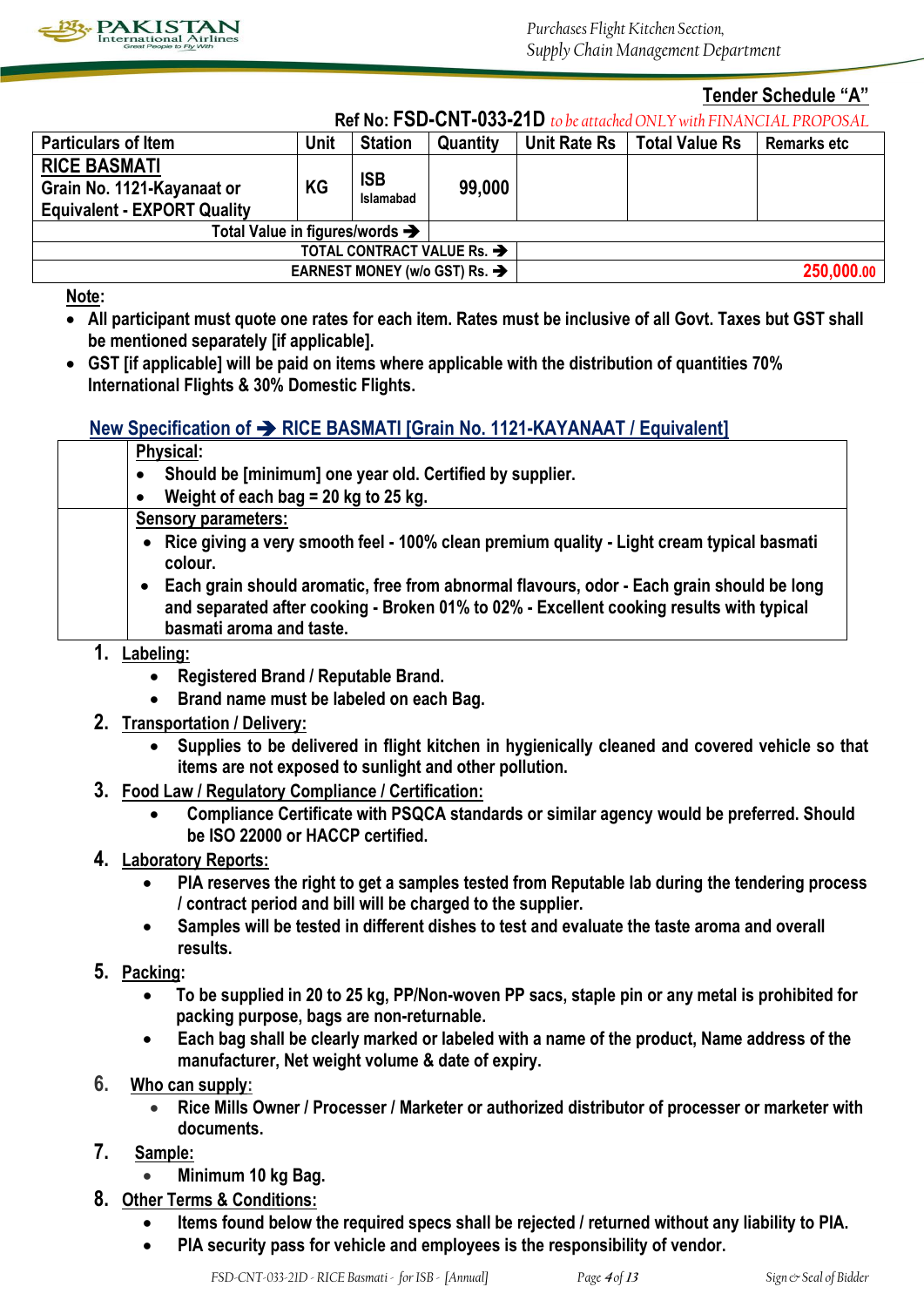

 **Supplier staff delivering goods must wear clean clothes including shoes. A fine of 2% on each supply may be imposed in case of non-compliance of above standard.**

**I / We hereby confirm having read and understood the terms and conditions of the tender and I / we expressly confirm and agree that our tender for the supply of above mentioned items are in terms of and subject to the terms and conditions of the tenders.** 

## **Must fill all mentioned fields.**

| <b>Bidder's Signature</b> |                                                                                                                       |
|---------------------------|-----------------------------------------------------------------------------------------------------------------------|
| <b>Designation</b>        | <u> 1989 - Johann Stoff, amerikansk politiker (d. 1989)</u>                                                           |
| <b>Address</b>            | <u> 1989 - Johann Stoff, amerikan bestein de stad in de stad in de stad in de stad in de stad in de stad in de st</u> |
| Tel No.                   | ,我们也不能在这里的时候,我们也不能在这里的时候,我们也不能在这里的时候,我们也不能会在这里的时候,我们也不能会在这里的时候,我们也不能会在这里的时候,我们也不能                                     |
|                           |                                                                                                                       |
| <b>Contact Person</b>     | <u> 1989 - Johann Stoff, deutscher Stoff, der Stoff, der Stoff, der Stoff, der Stoff, der Stoff, der Stoff, der S</u> |
| Cell No.                  | <u> 1989 - Johann Stoff, amerikansk politiker (d. 1989)</u>                                                           |
| <b>Valid Email</b>        | <u> 1989 - Johann Stoff, amerikansk politiker (d. 1989)</u>                                                           |
| Valid GST No.             | <u> 1989 - Johann John Stone, markin sanat masjid ayyı bir alan bir alan bir alan bir alan bir alan bir alan bir</u>  |
| Valid NTN No.             |                                                                                                                       |
| Valid CNIC No.            | <u> 1989 - Johann John Stone, Amerikaansk politiker (* 1908)</u>                                                      |
| <b>SEAL</b>               | <u> 1980 - Andrea Aonaich, ann an t-Aonaich an t-Aonaich an t-Aonaich ann an t-Aonaich ann an t-Aonaich ann an t-</u> |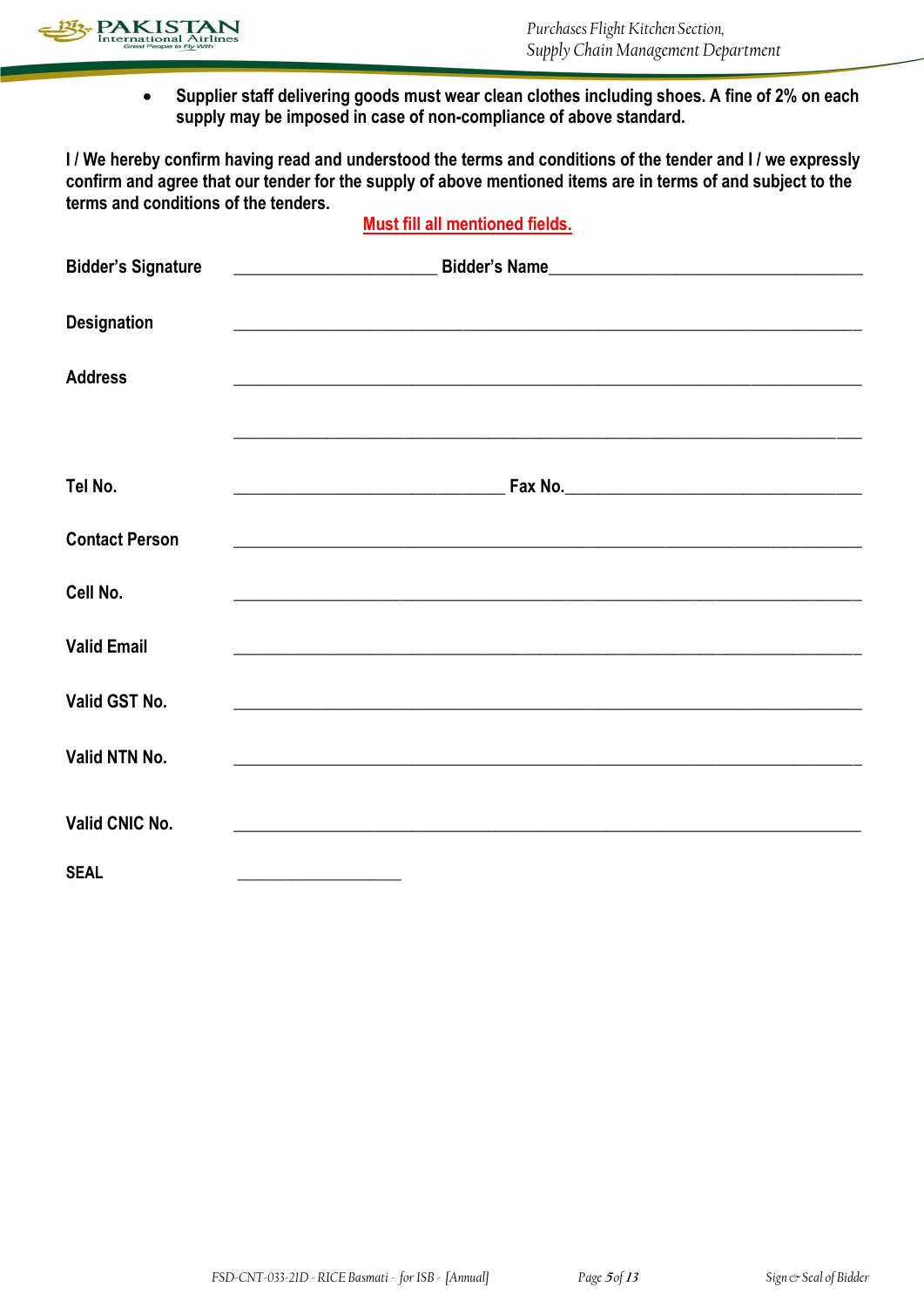

#### **Tender Schedule "B" Tender No. FSD-CNT-033-21D**

|                                                                                                      | TEINEL NU. FOD-GN FUJJ-Z IL |  |
|------------------------------------------------------------------------------------------------------|-----------------------------|--|
| <b>Mandatory Requirement [must attach with Technical Proposal]</b>                                   |                             |  |
|                                                                                                      |                             |  |
| RICE BASMATI for Islamabad Flight Kitchen Y-2022-23 $\rightarrow$                                    |                             |  |
| Specification given above                                                                            |                             |  |
| Participant must be registered with Sales Tax Authorities. Please attach copy of GST Registration    |                             |  |
| Certificate indicating current "ACTIVE" status otherwise stand "REJECTED" ab-initio.                 |                             |  |
| Quality samples Qty. 10 Kg must be submitted (non-returnable)                                        |                             |  |
| Delivery must be made at PIA Flight Kitchen through SCM at Islamabad Flight Kitchen, as per delivery |                             |  |
| schedule given in PO [As and When Required Basis].                                                   |                             |  |
| Earnest Money (Pay Order) submitted along with the Financial Proposal                                |                             |  |

## **Tender Terms & Conditions**

- **1. If any stage documents provided by bidder found tempered /bogus deposited E/Money will be fortified.**
- **2. All participants are required to quote rates inclusive of all Govt: Taxes & GST separately [if applicable]. (for local bidders)**
- **3. Please note that quoted rates must be firm and final in all respect.**
- **4. Guarantee & warrantee must be provided. (if applicable)**
- **5. Payment TERMS NET THIRTY DAYS or as agreed.**
- **6. Income tax will be deducted at source. (for local bidders)**
- **7. Quotation must be valid for 120 days from the date of technical proposal opening.**
- **8. Quantity 15% may increase or decrease.**
- **9. Bid will be awarded on technically qualified individual lowest rates basis.**
- **10. All foreign vendors must send their sealed quotation via courier service, with** *cross reference Tender No.* **directly to General Manager (Procurement), Supply Chain Management, 1st Floor (old P&L Department) Building PIACL Head Office J.I.A.P Karachi Airport – 75200, in case of postal delay PIA will not be responsible.**
- **11. Items are subject to evaluation by providing advance sample to determine the required quality by the user department/Joint Evaluation Committee. Item found below PIA standard shall be rejected & not entertained.**
- **12. It will be the suppliers' responsibility to obtain Entry Passes for PIA Flight Kitchen Division for their personnel and the vehicles form PIA. Security after completing the required formalities. (for local bidders)**
- **13. Supplier staff delivering goods must be in clean uniform, non-conformity will incur 02% deduction from the billing amount.**
- **14. If goods deliver late than delivery schedule mentioned in Purchase Order. An amount equivalent 2% / multiple by time bar will be deducted from invoice / bill of bidder (as per rules).**
- **15. Tender quantity will be split in 30% & 70% ratio, Zero Rated 70% quantity will be utilized on International Flights which is GST Exempted vides Sales Tax Act 1990 Sec-4(b).**
- **16. PIA has right to visit the bidder's manufacturing site (if required).**
- **17. Technically successful bidders will be informed their results & Financial Opening date.**
- **18. Packing must be industrial standard sack packages must be suitable for four to five times (loading offloading) / transportation to PIA Network.**
- **19. If you have any query you can contact without any hesitation to concerned Procurement Officer email [zameer.hussain@piac.aero](mailto:zameer.hussain@piac.aero) +92-21-99045131 / +92-333-3064590**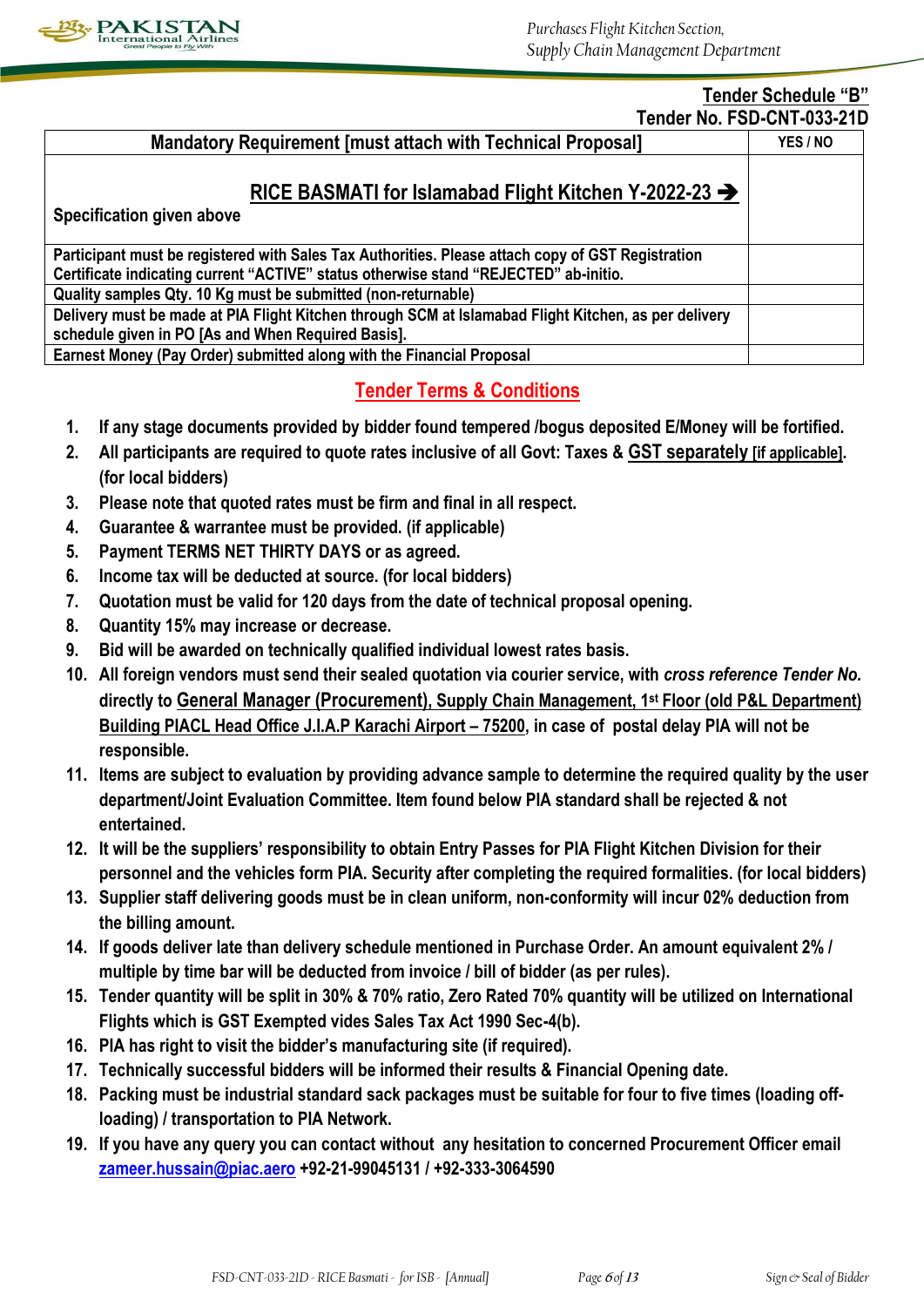

## **Tender Schedule "C" Tender No. FSD-CNT-033-21D**

## **Must Attach with Technical Proposal**

| Physical / Measurement / details of Samples [Offer] |                   |                          |  |  |
|-----------------------------------------------------|-------------------|--------------------------|--|--|
| <b>Fields</b>                                       | Remarks in detail | must be filled by bidder |  |  |
| Rice Basmati Brand $\rightarrow$                    |                   |                          |  |  |
| Rice Basmati Sample Details $\rightarrow$           |                   |                          |  |  |
| Mfg & Exp Date of samples $\rightarrow$             |                   |                          |  |  |
| <b>Certification Details (must attached</b>         |                   |                          |  |  |
| with TECHNICAL Proposal) $\rightarrow$              |                   |                          |  |  |
| Rice Mills Owner / Processer /                      |                   |                          |  |  |
| Marketer or authorized distributor of               |                   |                          |  |  |
| processer or marketer or Distributor                |                   |                          |  |  |
| [with authority letter by Rice Mill /               |                   |                          |  |  |
| Processor] details with related                     |                   |                          |  |  |
| documents attach $\rightarrow$                      |                   |                          |  |  |
| <b>Compliance Certificate with PSQCA</b>            |                   |                          |  |  |
| standards or similar agency would be                |                   |                          |  |  |
| preferred $\rightarrow$                             |                   |                          |  |  |
|                                                     |                   |                          |  |  |
| Processors / Mill facility should be                |                   |                          |  |  |
| ISO 22000 or HACCP certified with                   |                   |                          |  |  |
| attached certification details $\rightarrow$        |                   |                          |  |  |
|                                                     |                   |                          |  |  |

### **DETAILS OF DOCUMENTS attached with Technical Proposal & Financial Proposal [bidder can attached extra sheet if required, mention each & every document]**

**How to fill this: Kindly write complete details of documents submitted along with Financial Proposal.**

**Note : back side of pay order for tender fee & earnest money must be marked/written with following details**

**1, Tender Ref No. & date, Party / vendor name, NTN & GST No must be mentioned on back side of Pay Order.**

**2, for tender fee (in technical proposal - ENVELOPE) 3, for Earnest Money (in financial proposal - ENVELOPE)**

**Remarks / any other information regarding product etc**

……………………………………………………………………………………………………… ……………………………………………………………………………………………………… ……………………………………………………………………………………………………… ……………………………………………………………………………………………………… ……………………………………………………………………………………………………… ……………………………………………………………………………………………………… ……………………………………………………………………………………………………… ……………………………………………………………………………………………………… ……………………………………………………………………………………………………… ……………………………………………………………………………………………………… ……………………………………………………………………………………………………… ………………………………………………………………………………………………………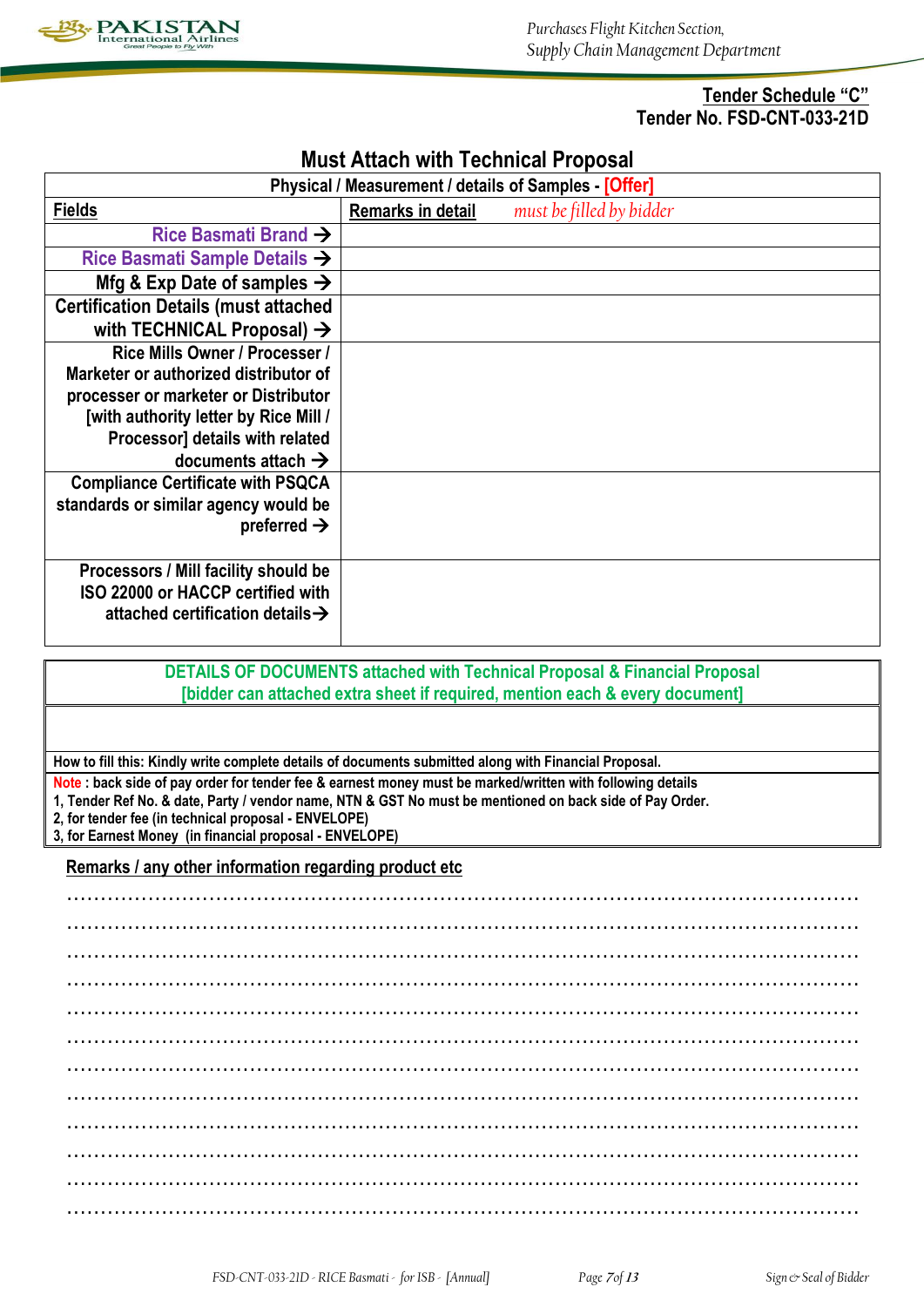

**[RUPEE ONE HUNDRED NON-JUDICIAL STAMP PAPER]**

*[Enclose with technical proposal]*

## **General Manager [Procurement]**

**Supply Chain Management 1 st Floor Supply Chain Management (old P&L) Department, Building, Pakistan Intentional Airlines Corporation Limited Head Office J.I.A.P Karachi Airport 75200 Pakistan.**

## **Subject: UNDERTAKING TO EXECUTE CONTRACT**

**Dear Sir,**

**1. We / I, the undersigned bidders do here by confirm, agree and undertake to do following in the event our / my tender for \_\_\_\_\_\_\_\_\_\_\_\_\_\_\_\_\_\_\_\_\_\_\_\_\_\_\_\_\_\_\_\_\_\_\_\_\_\_\_\_\_\_\_\_\_\_\_\_\_\_\_\_\_\_\_\_\_\_\_\_\_\_, is approved and accepted:-**

**2. That we / I will enter into and execute the formal contract, a copy of which has been supplied to us / me, receipt whereof is hereby acknowledged and which has been studied and understood by me / us without any change, amendment, revision or addition thereto, within a period of seven days when required by PIA to do so.**

**3. That all expenses in connection with the preparation and execution of the contract including stamp duty will be borned by us / me.**

**4. That we / I shall deposit with PIA the amount of Security as specified in the contract which shall continue to be held by PIA until three months after expiry of the contract period.**

**5. That in event of our / my failure to execute the formal contract within the period of Seven days specified by PIA the Earnest Money/Security Deposit held by PIA shall stand forfeited and we / I shall not question the same.**

| <b>Bidder's Signature</b> | <u> 1980 - Johann John Stone, mars eta berriaren 1980 - Johann Stone, marraren 1980 - Johann Stone, marraren 1980</u>                                                                                                                |  |
|---------------------------|--------------------------------------------------------------------------------------------------------------------------------------------------------------------------------------------------------------------------------------|--|
| <b>Name in Full</b>       | <u> 1989 - Johann John Stoff, deutscher Stoffen und der Stoffen und der Stoffen und der Stoffen und der Stoffen</u>                                                                                                                  |  |
| <b>Designation</b>        | the control of the control of the control of the control of the control of the control of                                                                                                                                            |  |
| Cell No:                  |                                                                                                                                                                                                                                      |  |
| Email:                    |                                                                                                                                                                                                                                      |  |
| <b>Address:</b>           |                                                                                                                                                                                                                                      |  |
|                           |                                                                                                                                                                                                                                      |  |
| <b>Phone No</b>           |                                                                                                                                                                                                                                      |  |
| Fax No                    |                                                                                                                                                                                                                                      |  |
| N.I.C. #                  |                                                                                                                                                                                                                                      |  |
| <b>Seal</b>               | <u> 1980 - Johann Harry Harry Harry Harry Harry Harry Harry Harry Harry Harry Harry Harry Harry Harry Harry Harry Harry Harry Harry Harry Harry Harry Harry Harry Harry Harry Harry Harry Harry Harry Harry Harry Harry Harry Ha</u> |  |
| <b>Dated</b>              | the control of the control of the control of the control of the control of the control of                                                                                                                                            |  |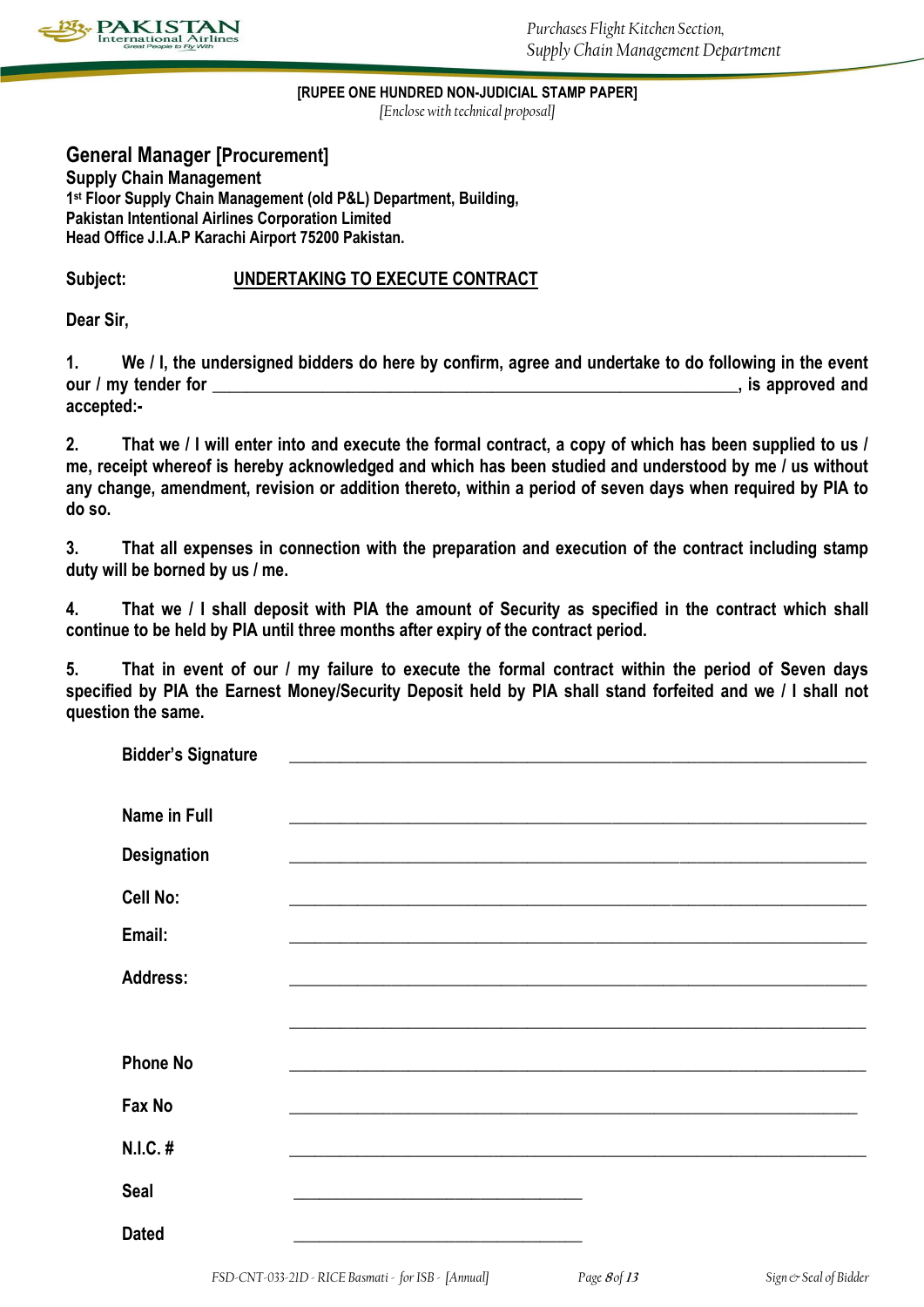

## **INTEGRITY PACT / DISCLOSURE CLAUSE**

*Must be printed on company Letter Head - (Submit with Financial Proposal)*

**Declaration of Fees, Commissions and Brokerage Etc. Payable by the Suppliers, Vendors, Distributors, Manufacturers, Contractor & Service Providers of Goods, Services & Works.**

**M/s.\_\_\_\_\_\_\_\_\_\_\_\_\_\_\_\_\_\_\_\_\_\_\_\_\_\_\_\_\_\_\_\_\_\_\_\_\_\_\_\_\_\_\_\_\_\_\_\_\_\_\_\_\_\_\_\_\_\_\_\_\_\_ the Manufacturer / Authorized Distributor / Seller / Supplier / Contractor hereby declares its intention not to obtain the procurement of any Contract, right, interest, privilege or other obligation or benefit from Government of Pakistan or any administrative sub-division or agency thereof or any other entity owned or controlled by it (GoP) through any corrupt business practice.**

**Without limiting the generality of the forgoing the Seller / Supplier / Contractor represents and warrants that it has fully declared the brokerage, commission, fees etc., paid or payable to anyone and not given or agreed to give and shall not give or agree to give to anyone within or outside Pakistan either directly or indirectly through any natural or juridical person, including it affiliate, agent, associate, broker, consultant, director, promoter, shareholder sponsor or subsidiary, any commission, gratification, bribe, finder's fee or kickback whether described as consultation fee or otherwise, with the object of obtaining or including the procurement of a contract, right, interest, privilege or other obligation or benefit in whatsoever form from Government of Pakistan, except that which has been expressly declared pursuant hereto.**

**The Seller / Supplier / Contractor certifies that it has made and will make full disclosure of all agreements an arrangements with all persons in respect of or related to the transaction with Government of Pakistan and has not taken any action or will not take any action to circumvent the above declaration, representation or warranty.**

**The Seller / Supplier / Contractor accepts full responsibility and strict liability for making any false declaration, not making full disclosure, misrepresenting facts or taking any action likely to defeat the purpose of this declaration, representation and warranty. It agrees that any contract, right, interest, privilege or other obligation or benefit obtained or procured as aforesaid shall without prejudice to any other right and remedies available to Government of Pakistan under any law, contract or other instrument, be void-able at the option of Government of Pakistan.**

**Notwithstanding any rights and remedies exercised by Government of Pakistan in this regard, the Seller / Supplier / Contractor agrees to indemnify Government of Pakistan for any loss or damage incurred by it on account of its corrupt business practices and further pay compensation to Government of Pakistan in any amount equivalent to ten time the sum of any commission, gratification, brief, finder's fee or kickback given by the Seller / Supplier / Contractor as aforesaid for the purpose of obtaining or inducing the procurement of any contract, right, interest, privilege or other obligation or benefit in whatsoever from Government of Pakistan.**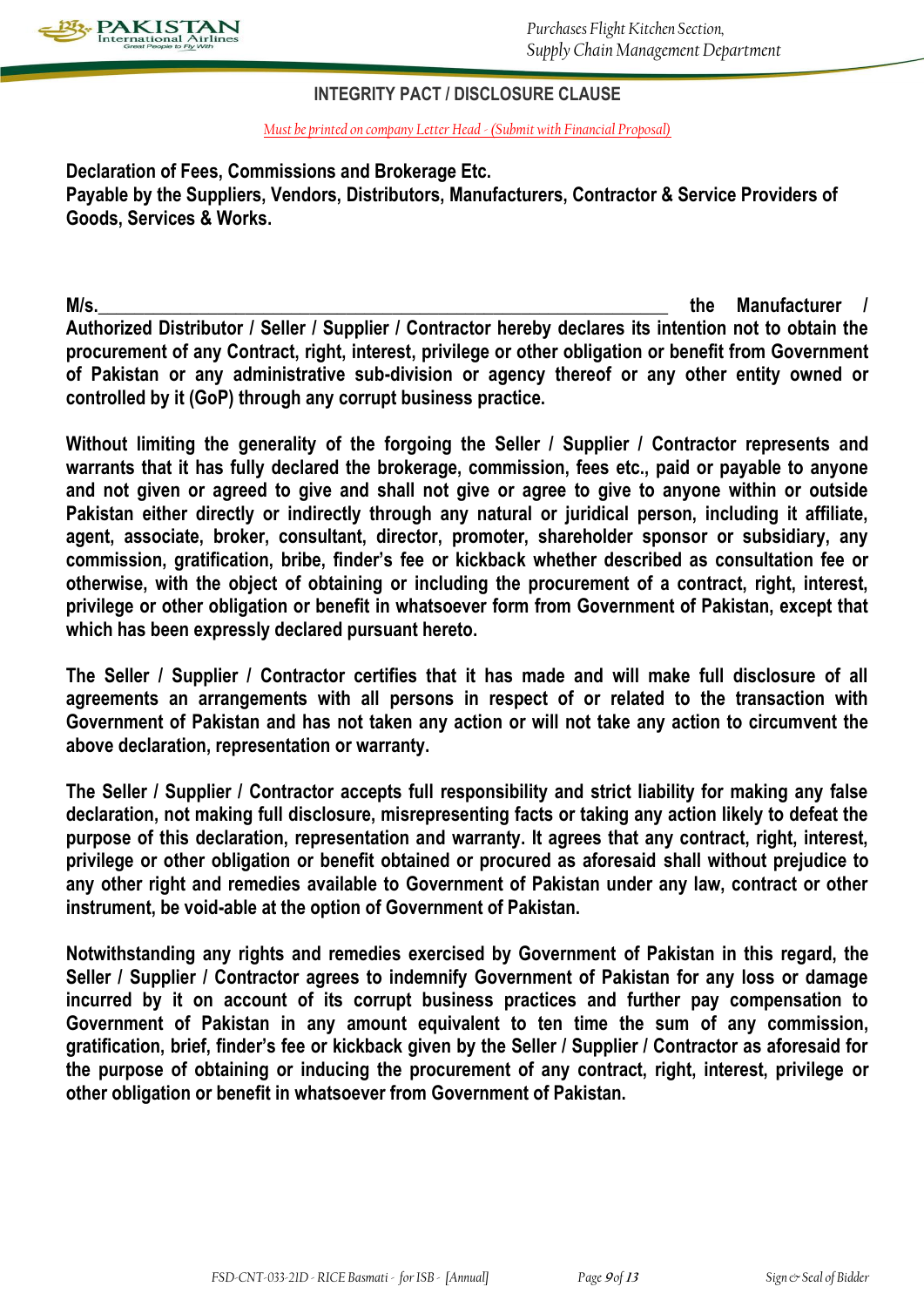

## **PARTICIPATION AUTHORIZATION LETTER**

*Must be filled by Representative of Company with C.N.I.C Copy, Company Identification*  $\infty$  must be submit with *Technical Proposal only*

# **TO WHOM IT MAY CONCERN**

| I namely                                                                                                    |  |
|-------------------------------------------------------------------------------------------------------------|--|
|                                                                                                             |  |
|                                                                                                             |  |
|                                                                                                             |  |
|                                                                                                             |  |
| am hereby authorized by my company to submit proposal against                                               |  |
|                                                                                                             |  |
|                                                                                                             |  |
| to PIA and observe proceeding on tender opening day. Copies of my CNIC & Company Card copy are<br>enclosed. |  |
| ,我们也不能在这里的时候,我们也不能在这里的时候,我们也不能会在这里,我们也不能会不能会不能会不能会不能会不能会。""我们,我们也不能会不能会不能会不能会不能会                            |  |
|                                                                                                             |  |
|                                                                                                             |  |
|                                                                                                             |  |
|                                                                                                             |  |

*\*Computerized National Identity Card*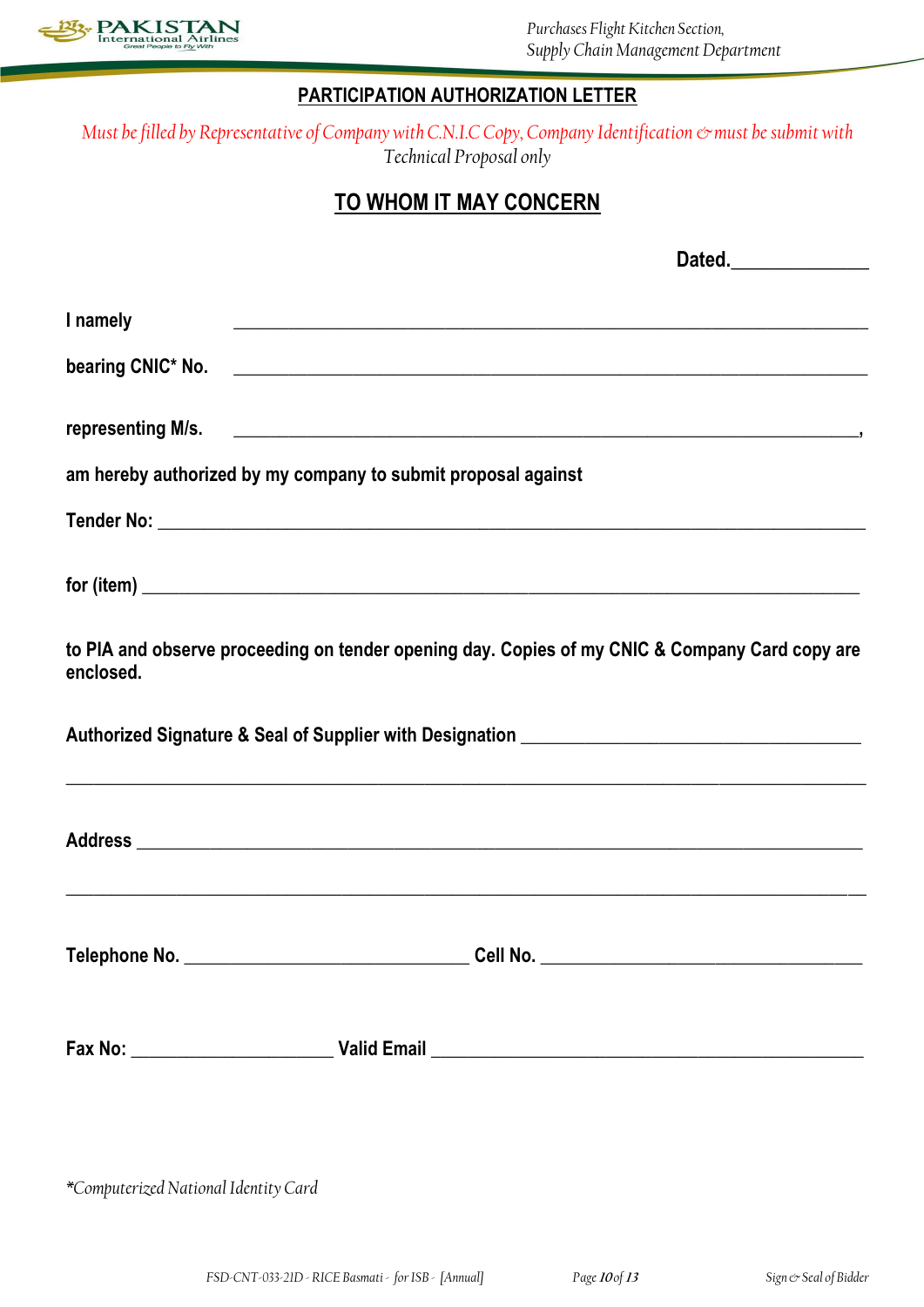

#### *[This 1st page must be printed on Non Judicial Stamp Paper Rs 100.00]*

**Tender No. \_\_\_\_\_\_\_\_\_\_\_\_\_\_\_\_\_\_\_\_\_\_**

**Date \_\_\_\_\_\_\_\_\_\_\_\_\_\_\_\_\_\_\_\_\_\_**

### **CONTRACT AGREEMENT**

**THIS AGREEMENT is made on this \_\_\_\_\_\_\_\_\_\_\_\_\_\_\_\_ day of \_\_\_\_\_\_\_\_\_\_\_\_\_\_\_\_\_\_\_\_\_\_\_\_\_\_ 2020 at\_\_\_\_\_\_\_\_\_\_\_\_\_\_\_\_\_\_\_\_\_\_\_ between PAKISTAN INTERNATIONAL**  AIRLINES COPRORATION LIMITED "PIACL" a Public Limited Company incorporated and governed under the law of Pakistan having its head office at Karachi Airport, **Karachi – Pakistan (hereinafter as "PIA") (which expression shall include the successors, legal representatives and permitted assigns. AND**

**[Name and registered address of supplier with registration details] (hereinafter referred to as "Supplier") which expressions shall mean and include its employees, agents, successors. Assigns or any other person (s) which may derive any title under (Customer's name)" M/s.………………………………………………………………………………………………………………………………………………………………………………** 

**Agreed and shall be incorporated at the time of signing the contract.**

#### WHEREAS PIAC required supply of **and a structure of the structure of the structure of the structure of the structure of the structure of the structure of the structure of the structure of the structure of the structure of**

**And whereas Supplier has offered the provisioning of material as precisely described in the attached "Schedule I" thereof for each item in required quantity and quality and whereas the supplier has represented to and assured PIAC that it has capability to supply the material desired / required by PIAC, and whereas PIAC has accepted the offer extended by the supplier upon terms and conditions set herein below: NOW THIS DEED WITNESSTH AS UNDER:**

#### **ARTICLE – I: TERMS OF THE AGREEMENT**

This agreement is valid for one year effective from **a** and remains valid till **the soune is some and remains valid till** the souner terminated under the provision of this Agreement. The first term agreement is also extendable by PIA, if deemed necessary, for another 55 days or any term less than it on the same rates, **terms and conditions. The quantities of supplies may also be increased up to 15 % of total quantity on same rates accordingly.** 

#### **ARTICLE – 2: TERMINATION OF THE AGREEMENT**

**Notwithstanding anything contained in this Agreement, each party shall have the right to terminate the Agreement at any time at its option upon giving 90 days written notice to the other party with assigning any reason or cause thereof.**

#### **ARTICLE – 3: PRICES**

**PIAC agrees to accept the material / services as per agreed rates described in the annexed Schedule(s). These rates shall include Sales, Tax, Delivery Charges and any other charges / taxes required to be paid on any material supplied or services performed under this Agreement and shall remain firm and final for the duration of this Agreement (and possible extension, if any) which shall not be enhanced by the supplier on any account whatsoever. However, on provision by the supplier of all related Govt. notification and the support of their applicability on him or products in writing, all taxes/levies such as Sales Tax, Octroi or taxes under any name levied on the product by the Federal, Provisional or Local governments, or added to the existing taxes after the prices quoted will be added to the quoted prices and applied accordingly to the bills/invoices. Similarly, benefit of all Federal Provincial or Local government taxes, withdrawn from the existing taxes, after the price quoted in the tender will be passed on to PIAC by subtracting them from the bills / invoices.**

#### **PAYMENT**

Payment in respect of supply shall be made by Finance Manager SCM, Karachi, within 30 days of the submission of the pre-receipted / certified bills along with **prescribed Sales Tax invoices and other proof of payment of taxes in case of taxable goods, which are to be drawn strictly in conformity with the orders placed by the concerned department under this Agreement. The payment(s) shall be made to the supplier after deduction of all required Government taxes or fees levied by any Federal / Provincial Government or its authorities.**

#### **ARTICLE – 5: SECURITY DEPOSIT**

**The supplier may provide a Pay Order in the name of Pakistan International Airlines or bank guarantee of equivalent to 5% of the bid value amount in lieu of cash / (Pay Order) at his sole discretion. If an irrevocable Bank Guarantee is provided as Earnest Money, then the validity of this bank guarantee may be replaced by another irrevocable Bank Guarantee as security deposit with the validity period equal to the duration of the contract plus 180 days.**

**However, upon successful completion of the contract and not further extended, the bank guarantee will be returned within 90 days.**

PIAC shall always have lien to this deposit to recover any amount in case the Supplier fails to comply with any or all provisions of this Agreement or any other **extension thereof. PIAC shall have the right to recover / adjust all liabilities of the supplier from the amount deposited or bank guarantee furnished by the supplier.**

**The Risk Purchase condition against the defaults included in ARTICLE-9, the amount of risk purchase & on any other default shall be deducted from security deposit of the bidder** 

#### **ARTICLE – 6: RECOVERIES**

**When any amount is recoverable from the Supplier due to risk purchase or any other default under this Agreement. PIA shall be entitled to deduct any such amount from the pending bills of the Supplier whether due in respect of this or any other Agreement and / or from any other due amount of the Supplier lying with PIA the Supplier will have no objection on receipt of the same.**

#### **ARTICLE – 7: MODE OF SUPPLY**

- **a) Supply is to be made on as & when required basis or as specified in purchase order. The requirement for a day will be provided two days in advance and time of delivery of material, as specified on the PIAC Flight Kitchen's Purchase Orders / Receipt Forms, will have a cushion of 4 hours which shall be followed by the Supplier. These requirements shall be in line with the Monthly / weekly projections of PIAC referred in Article 9.**
- **b) The supplier's employee/s bringing deliveries of frozen products supplies will bring, without fail, copies of delivery challans along with the supplies to fulfill documents / check formalities.**

#### **ARTICLE – 8: HYGIENIC STANDARD**

- **a) The items supplied shall be in conformity with the quality standards laid down in "Schedule A, B & C" in respect of physical specifications and "Schedule A / B & C" (if any) in respect of microbiological specifications for each product. In the event of non-conformity the relevant batch of supplies shall be**  replaced by the supplier at its own cost. The samples for testing standards (if any) specified herein will be taken promptly at the time of arrival of **supplies; sealed samples will be retained both by PIAC and the Supplier for submitting to an expert laboratory for microbial specifications. The costs/ expenses associated with such testing shall be borne by the supplier**
- **b) Material is to be brought in clean and hygienically fit crates / cartons covering as per defined guidelines to be handed over to the Supplier.**
- **c) The supplier's employees entering PIAC Flight Kitchen Building for delivery of fresh supplies would be in clean uniform / clothes as per defined guidelines to be handed over to the Supplier.**
- **d) In case of noncompliance of any of above conditions the supplier shall be notified in writing specifying the deficiency. In case the deficiency is not rectified within 15 days of notification a fine up to 2% of value of said supply shall be imposed and intimated to the supplier / rep of supplier and the same will be deducted from the Supplier's bills.**

#### **ARTICLE – 9: DELIVERY**

**TIME IS THE ESSENCE OF THIS AGREEMENT. All deliveries shall be completed as specified in the mode of supply described herein below or the delivery schedule given in the purchase order / requisitions, which however, will be in conformity with Article 7. Unless otherwise agreed, delivery of the material under this agreement**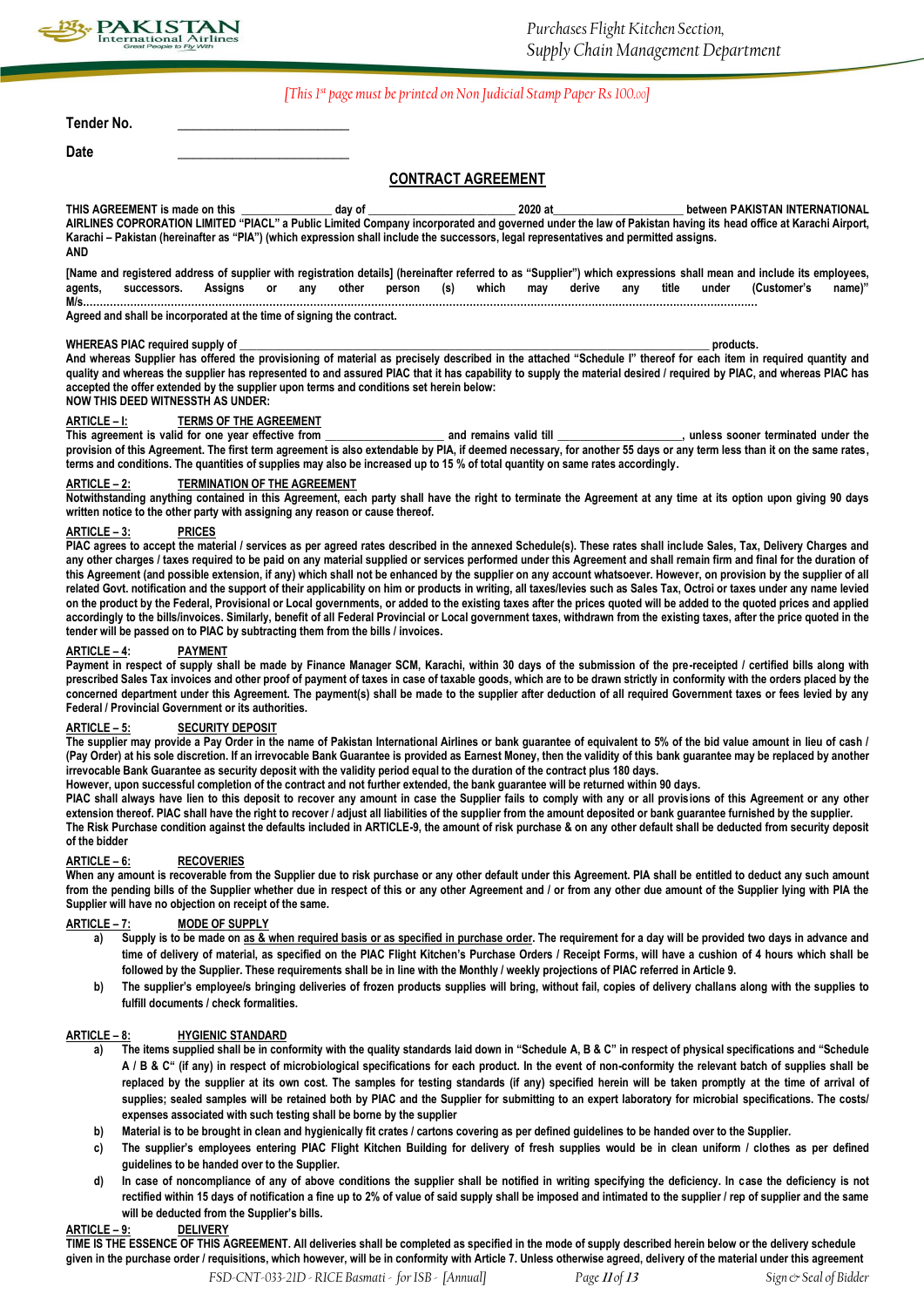

**shall be made at PIAC Flight Kitchen / Stores at concerned station. PIAC shall give monthly / weekly projections of requirement for each delivery of store to the supplier 30 / 07 days before start of the month / week. Should then supplier fail to deliver any supplies within the stipulated time as mentioned in the delivery**  schedule or any extension thereof, PIAC shall be entitled at its sole discretion to purchase from elsewhere such supplies at the risk and expenses of the Supplier and **or impose penalty of liquidated damages as provided herein below:**

- **a) That in case of any violation of the delivery schedule by the supplier, Deputy General Manager Purchase without prejudice to its other rights and remedies shall have the right to claim liquidated damages from the supplier upto 5 % of the value of supplies on the day of delay for one to three hours and upto 10% exceeding late delivery afar from three hours. In case of delay in delivery beyond 24 hours of the delivery schedule by the Supplier, Deputy General Manager Purchase Commercial shall have the right to carry out risk purchase underwritten intimation /email to the supplier.**
- **b) If the Supplier fails to supply less than 75% of an ordered quantity of the delivery schedule, PIAC have the right to carry out Risk Purchase underwritten intimation /email to the supplier.**
- **c) In order to avoid risk purchase situation on account of reasons given in (a) and (b) above, PIAC will maintain a stock of three days for contingencies; and in case of unavoidable situation PIAC may exercise the right of risk purchase and will take necessary steps diligently to obtain fair price as prevalent in the market or shall pursue the second lowest bidder on the basis of rates quoted in the tender.**
- **d) In case action is taken as mentioned above, the Supplier shall be liable and accounted for any reasonable price difference which may result out of such transaction.**
- **e) The annual quantities mentioned in the annexed schedule(s) may increase / decrease up to 15% according to the requirement of the PIAC and the Supplier agrees to supply the same accordingly. In case of such increase in quantities, the rates shall remain same and no addition in unit rate/ cost shall be acceptable. There will be no compensation for decreased quantity.**
- **f) Supply is to be made strictly as per specifications given in the Purchase Order(s). The employees of the Supplier bringing deliveries will deliver the same along with copies of delivery challans to fulfill the checking formalities.**

#### **ARTICLE – 10: TEST REPORT**

**It is hereby agreed that the supplier will provide a chemical test report about the item delivered to PIAC after the interval of every six months or yearly for HACCP record.**

#### **ARTICLE – 11: INSPECTION**

- **a) All supplies shall strictly conform to specification. In the event of non-conformity, inspection will be carried out by the authorized representatives of PIAC in reference to the batch numbers, production date, delivery dates, storage condition etc.**
- **b) If as a result of testing or checking, any supplied items / article is found to be of substandard quality and / or not in accordance with the specification because of the reasons solely attributable to the supplier, PIAC shall have the right to reject the same. PIAC will then allow the Supplier to replace the supplied material within 24 hours without extra cost to PIAC. In the event the Supplier fails to replace the quantity, PIAC may buy the quantity of supply so rejected, from elsewhere at the risk and cost of Supplier underwritten intimation to the Supplier. Purchases thus made may exceed the contracted rates but shall be reasonable.**
- **c) Verdict regarding rejection, acceptance and / or deviation of supplies delivered as confirmed by the joint committee of authorized representatives of PIAC and the supplier shall be binding on the parties. However, if the Supplier desires to appeal against the decision of such rejection, he may appeal to Incharge Supply Chain Management, PIAC within 7 days of the cause of disagreement and if the appeal is so preferred, the decision of Incharge Supply Chain Management, PIAC shall be final and binding on the Supplier.**
- **d) All the above said liabilities of the Supplier are without prejudice to its other present / future liabilities arising from this Agreement whether due to performance and / or non-performance of its contractual obligation(s) or otherwise.**

#### **ARTICLE 12: INDEMNITY**

**The Supplier undertakes and agrees to indemnify and hold harmless PIAC, its officers and agents from and against all claims, demands, liabilities, damages and expenses of any nature whatsoever, arising out of or resulting from this Agreement whether due to performance / non-performance of any services under this Agreement by the Supplier, its employees or its agents or otherwise. In any case, the obligation on the part of the Supplier to indemnify shall be limited to cases where cause(s) giving rise to any such claim, demand, liability, damage, expenses etc are proven to have been attributed beyond doubt solely to the Supplier. ARTICLE 13: INSOLVENCY AND BREACH OF CONTRACT**

**Should the supplier be adjudicated insolvent or made to enter into any agreement for composition with creditors or be wound up either compulsorily or voluntarily or commit any breach of this Agreement not herein specifically provided, PIAC shall have the right to declare the Agreement terminated forthwith and in which case the**  Supplier shall be liable to the confiscation of security deposit and pay PIAC for any extra expenses which might incur but it shall not be entitled to any gain or **compensation from PIAC.**

#### **ARTICLE – 14: SCHEDULE**

**For all intents and purposes, the schedule(s) annexed herewith shall form an integral part of this Agreement and the Supplier shall be bound to fulfill all the terms**  and conditions stipulated therein. Any deviation from the terms and conditions incorporated in the annexed schedule(s) or other part of the Agreement shall be **deemed to be violation of this Agreement on the part of the supplier.**

#### **ARTICLE – 15: FORCE MAJEURE**

**Excepts as provided under this Agreement neither party shall be liable for any failure or delay in performing their obligation(s) due to any cause beyond its reasonable control including without limitation, fire, act of public enemy, war, rebellion, insurrection, accident, disease outbreak in live chicken, act of God, act of state or of the judiciary.**

#### **ARTICLE – 16: BRIBE**

**Any bribe, commission, gifts or advantages given, promised or defrayed by or behalf of the Supplier or his Partner, Agent or Servant or anyone on its behalf to any Officer, Servant, Representative or Agent or PIAC, for showing or for bearing to show favor of disfavor to any person in relation to his or any other agreement as aforesaid shall subject the Supplier to the cancellation of this and all or any other contract and also to the payment of amount to be decided by CEO/ Managing Director, PIAC as damages and the decision of the said CEO/ Managing Director in this respect shall be final and binding on the supplier.** 

# **ARTICLE – 17: INTEGRITY PACT / DISCLOSURE CLAUSE (mentioned at page no. 09)**

#### **ARTICLE – 18: ASSIGNMENT AND EXCLUSIVITY**

**The Supplier Shall not sublet, transfer or assign this Agreement to any other party without prior written Permission of PIAC.**

If the supplier assigns this Agreement to any other party wholly or partly in contravention of this Article, PIAC in its discretion may terminate this Agreement and / or **black list or debar the Contractor for future to execute any contract with PIAC.**

#### **ARTICLE – 19: WAIVER**

**The failure either party at any time to require the performance by other of any of the terms and provisions hereof shall in no way effect the right of that party thereafter to enforce the same nor shall the waiver by either of the party or breach of any of the terms or provision hereof taken or held to be waiver of any succeeding breach of any such terms or provision itself.**

#### **ARTICLE – 20: AUTHORITY OF PERSON SIGNING AGREEMENT AND DOCUMENT**

**Person signing this agreement or any other document forming part of this Agreement on behalf of the Supplier shall be deemed to warrant that he has the authority**  to do so from the Supplier, and if on enquiry, it is revealed that the person so signing had no authority to do so. PIAC may without prejudice to other legal rights / **remedies cancel the agreement without notice and hold the Supplier liable for all costs and damages.**

#### **ARTICLE – 21: CORRESPONDENCE**

**The Supplier will not correspond with or approach any other authority, persons directly or indirectly, whether the staff of PIA or otherwise except the Deputy General Manager Purchase Commercial and General Manager (Procurement) regarding any matter arising from this or any other Agreement with PIA. The Supplier may carry on correspondence with the designated officials of the User Department.**